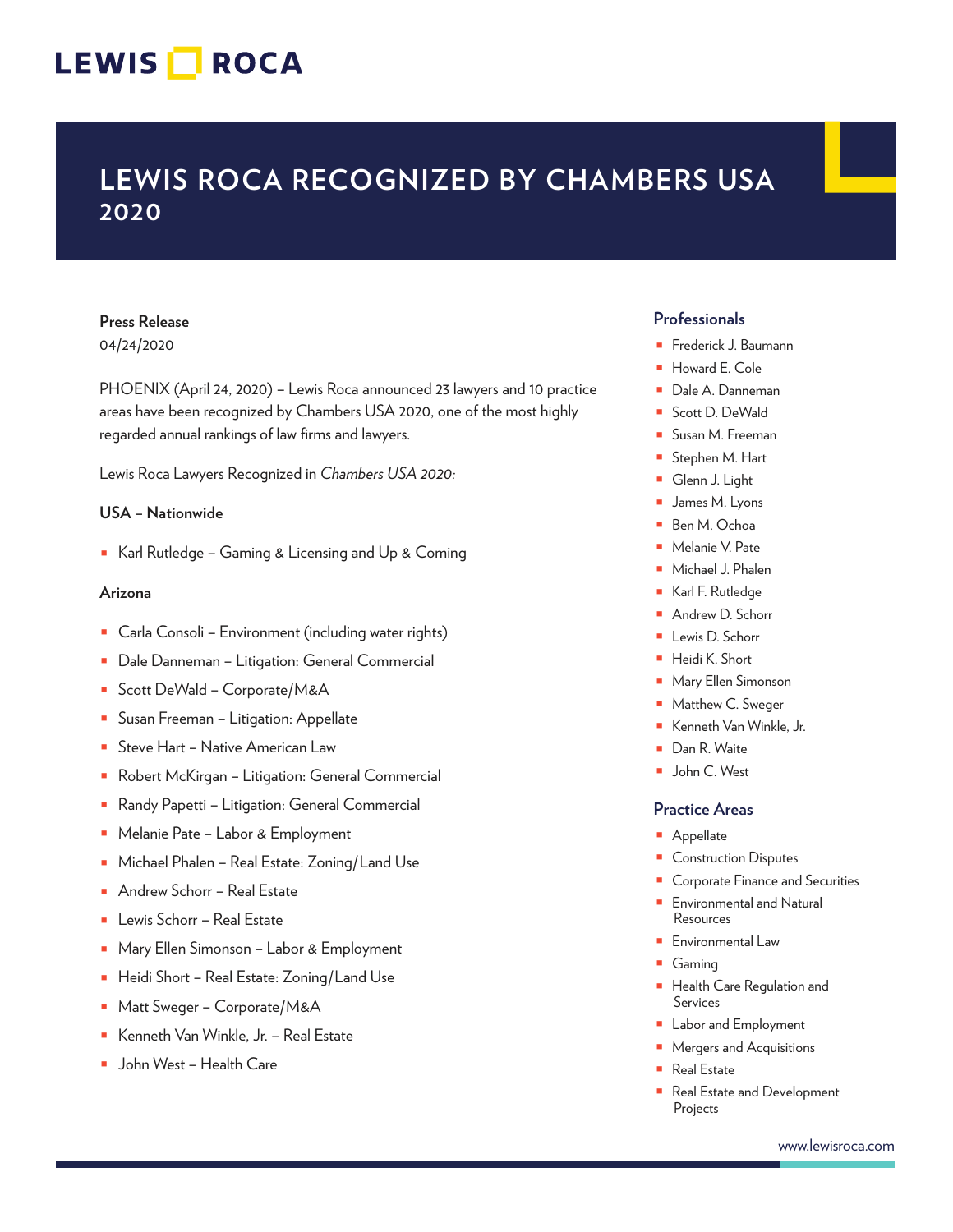# LEWIS **NOCA**

#### **LEWIS ROCA RECOGNIZED BY CHAMBERS USA 2020**

#### **Colorado**

- Frederick Baumann Litigation: General Commercial and Litigation: White-Collar Crime & Government Investigations
- James Lyons Litigation: General Commercial
- Ben Ochoa Construction

#### **Nevada**

- Howard Cole Labor & Employment
- Glenn Light Gaming & Licensing and Up & Coming
- Dan Waite Litigation: General Commercial

Lewis Roca Practice Areas Recognized by *Chambers USA 2020:* 

#### **Arizona**

- Environment (including water rights)
- Health Care
- Labor & Employment
- **•** Litigation: General Commercial
- Native American Law
- Real Estate
- Real Estate: Zoning/Land Use
- **Colorado**
- Litigation: General Commercial

#### **Nevada**

- Gaming & Licensing
- Litigation: General Commercial

*Chambers USA* is an annual legal publication highlighting individual and firm rankings based on researchers' findings regarding technical legal ability, client service, value, due diligence, industry knowledge and professional conduct.

#### **About Lewis Roca Rothgerber Christie LLP**

- Real Estate Leasing
- Regulated Commercial Gaming
- **Tribal Lands and Natural Resources**
- Zoning, Planning, and Land Use

#### **Industries**

- Aerospace and Defense
- Agriculture, Mining, and Natural Resources
- Artificial Intelligence and Robotics
- Aviation and Airlines
- **Banking and Financial Services**
- Biotechnology and Pharmaceutical
- Chemicals and Polymers
- Clean Tech
- Computer Systems and Software
- Construction
- Displays and Touch Screen Panels
- Educational and Research Institutions
- Electrical Engineering and Computer Sciences
- **Electronics**
- **Energy and Utilities**
- Energy Storage Systems
- **Entertainment**
- Fashion and Apparel
- Food and Beverage
- **Gaming**
- **Health Care and Life Sciences**
- Hotels and Resorts
- **Indian Tribal Nations**
- **Insurance**
- Manufacturing, Machinery, and Equipment
- Medical Devices
- Mining and Manufacturing
- Mining and Minerals
- **Outdoor Recreation**
- Real Estate and Construction
- Religious Institutions